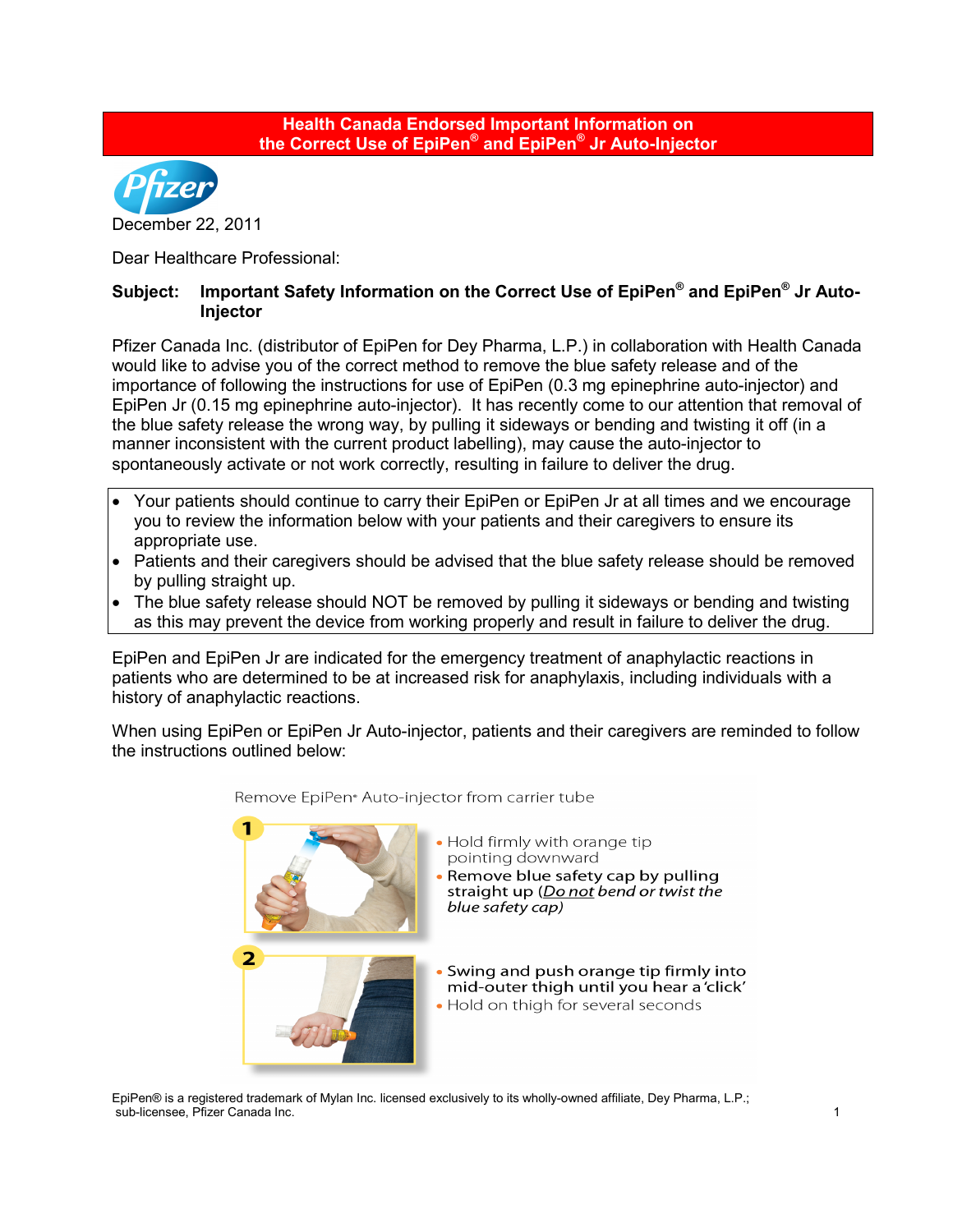It is recommended that you do a hands-on demonstration using the training device with your patients of the proper administration technique. Patients and their caregivers should be advised that the blue safety release should be removed straight up. It should NOT be removed by pulling it sideways or bending and twisting as this may prevent the device from working properly and result in failure to deliver the drug.

Patients and their caregivers should be advised to periodically review the instructions that accompany the product to ensure they know how to use the device correctly and to verify that it has not unintentionally activated. Training materials including DVDs and EpiPen training devices which teach people how to use the device can be ordered free of charge at www.EpiPen.ca or by phone at 1-877-EPIPEN1 (1-877-374-7361).

Pfizer Canada Inc. is working on measures to further educate patients on the appropriate use of EpiPen and EpiPen Jr.

Managing marketed health product-related adverse reactions depends on health care professionals and consumers reporting them. Reporting rates determined on the basis of spontaneously reported post-marketing adverse reactions are generally presumed to underestimate the risks associated with health product treatments. Any malfunction or serious or unexpected adverse reactions in patients receiving EpiPen or EpiPen Jr should be reported to Pfizer Canada Inc. or Health Canada.

Pfizer Canada Inc. 17300 Trans-Canada Highway Kirkland, QC H9J 2M5 Telephone: 1-800-463-6001

You can report any suspected adverse reactions associated with the use of health products to the Canada Vigilance Program by one of the following 3 ways:

•Report online at www.healthcanada.gc.ca/medeffect

•Call toll-free at 1-866-234-2345

•Complete a Reporting Form and:

◦ Fax toll-free to 1-866-678-6789, or

◦ Mail to: Canada Vigilance Program Health Canada Postal Locator 0701E Ottawa, Ontario K1A 0K9

The Reporting Forms, postage paid labels, and Guidelines can be found on the MedEffect™ Canada Web site in the Adverse Reaction Reporting section.

http://www.hc-sc.gc.ca/dhp-mps/medeff/report-declaration/index-eng.php

**For other health product inquiries related to this communication, please contact Health Canada at:** 

Health Product and Food Branch Inspectorate (HPFBI) E-mail: DCVIU\_UVCEM@hc-sc.gc.ca Telephone: 1-800-267-9675 Fax: 1-613-946-5636